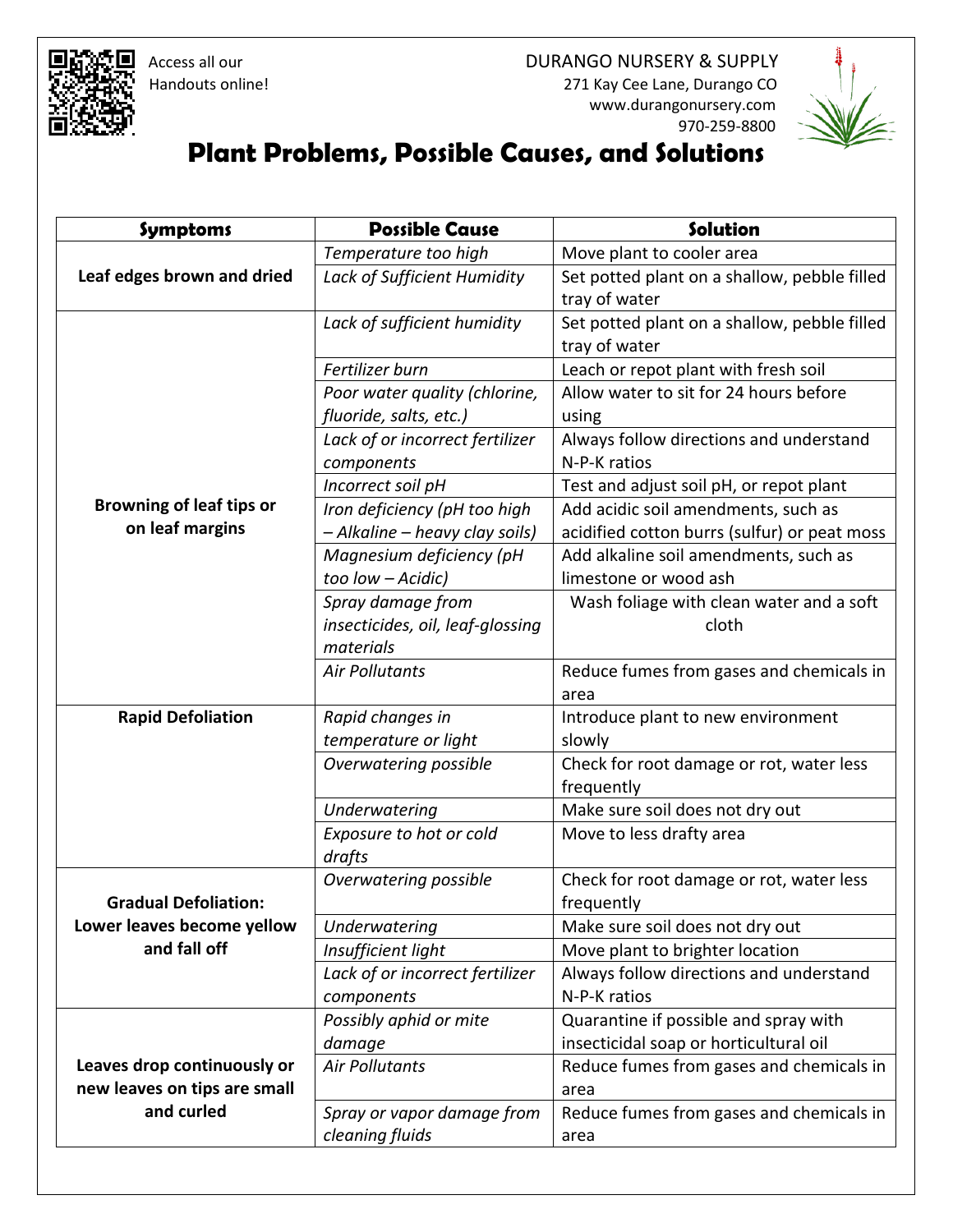□ Access all our development of the DURANGO NURSERY & SUPPLY<br>R+ Handouts online! the control of the control of the 271 Kay Cee Lane, Durango CO 271 Kay Cee Lane, Durango CO www.durangonursery.com

970-259-8800



| <b>Symptoms</b>               | <b>Possible Cause</b>           | Solution                                     |
|-------------------------------|---------------------------------|----------------------------------------------|
| Silver or red blotches on     | Sunburn                         | Move to shadier area, or hang shade cloth    |
| foliage                       |                                 | above to reduce sun exposure                 |
|                               | Powdery Mildew                  | Airborne fungus. Quarantine in the shade,    |
|                               |                                 | remove and dispose of badly infected         |
| <b>Mildew</b>                 |                                 | leaves, and apply fungicide. To prevent,     |
|                               |                                 | space plants far enough apart to             |
|                               |                                 | encourage air flow and water plants in the   |
|                               |                                 | morning so foliage dries off by nightfall.   |
|                               | Overwatering possible           | Check for root damage or rot, water less     |
|                               |                                 | frequently                                   |
|                               | Sunburn                         | Move to shadier area, or hang shade cloth    |
| <b>Spotted Foliage</b>        |                                 | above to reduce sun exposure                 |
|                               | Cold water on foliage           | Use room temperature water for watering      |
|                               |                                 | or misting                                   |
|                               | <b>Fungal Infection</b>         | Quarantine, remove and dispose of badly      |
|                               |                                 | infected areas, and apply fungicide          |
|                               | <b>Air Pollutants</b>           | Reduce fumes from gases and chemicals in     |
|                               |                                 | area                                         |
|                               | Insufficient light              | Move plant to brighter location              |
|                               | Underwatering                   | Make sure soil does not dry out              |
| Foliage appears pale and weak | Lack of sufficient humidity     | Set potted plant on a shallow, pebble filled |
|                               |                                 | tray of water                                |
|                               | Lack of or incorrect fertilizer | Always follow directions and understand      |
|                               | components                      | N-P-K ratios                                 |
| New foliage small, pale,      | Insufficient light              | Move plant to brighter location              |
| and spindly                   | <b>Underwatering</b>            | Make sure soil does not dry out              |
|                               | Lack of or incorrect fertilizer | Always follow directions and understand      |
|                               | components                      | N-P-K ratios                                 |
| Leaves yellowed except veins  | Incorrect soil pH               | Test and adjust soil pH, or repot plant      |
| (veins remain green)          | Iron deficiency (pH too high    | Add acidic soil amendments, such as          |
|                               | - Alkaline - heavy clay soils)  | acidified cotton burrs (sulfur) or peat moss |
|                               | Magnesium deficiency (pH        | Add alkaline soil amendments, such as        |
|                               | too low - Acidic)               | limestone or wood ash                        |
| <b>Failure to flower</b>      | Insufficient light              | Move plant to brighter location              |
|                               | Underwatering                   | Make sure soil does not dry out              |
|                               | Fertilizer Burn                 | Leach or repot plant with fresh soil         |
| <b>Stunted Plant</b>          | Fertilizer Burn                 | Leach or repot plant with fresh soil         |
|                               | <b>Underwatering</b>            | Make sure soil does not dry out              |
|                               | Overwatering possible           | Check for root damage or rot, water less     |
|                               |                                 | frequently                                   |